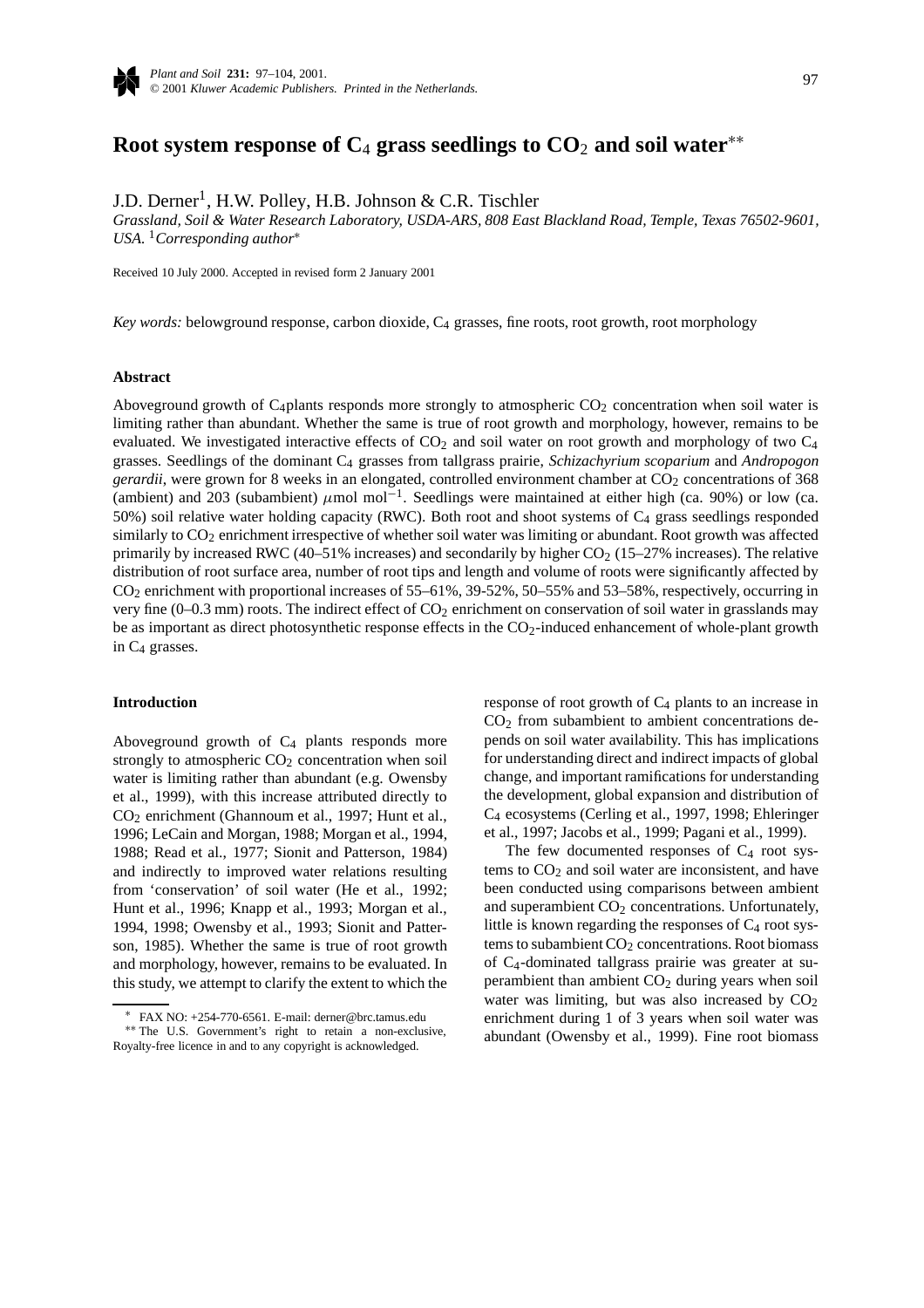of *Bouteloua eriopoda* increased with superambient CO2 and abundant soil water (BassiriRad et al., 1997), while soil water content did not influence the effect of CO2 on *B. gracilis* root growth (Hunt et al., 1996; Morgan et al., 1998). Effects of increased  $CO<sub>2</sub>$  on root growth are generally smaller for  $C_4$  than for  $C_3$ plants (Hunt et al., 1996; Morgan et al., 1998; Wand et al., 1999; Yoder et al., 2000; but see BassiriRad et al., 1997), which is consistent with aboveground responses (Poorter, 1993; Wand et al., 1999).

Widespread expansion of  $C_4$  ecosystems at the end of the Miocene likely resulted primarily from declining  $CO<sub>2</sub>$  (Ehleringer et al., 1991; Jacobs et al., 1999). Cerling et al. (1998) secondarily attribute  $C_4$  expansion to increased aridity. Pagani et al. (1999) suggest that an Asian uplift in the late Miocene, in conjunction with low  $CO<sub>2</sub>$  concentrations, caused changes in climate patterns that favored  $C_4$  plant expansion. Ehleringer et al. (1997) provide support via carbon isotope signatures in sediment cores that  $C_4$  ecosystems were more widespread during the last glacial maximum and have since decreased in abundance as  $CO<sub>2</sub>$  has increased. Therefore, it may be expected that recent human-induced increases in  $CO<sub>2</sub>$  have created conditions that are even more unfavorable for C4 plants (Cerling et al., 1997). On the other hand, simulation studies suggest that doubling the current  $CO<sub>2</sub>$ concentration will result in no major changes in distributions of C4 grasses in Australia (Howden et al., 1999). Indeed,  $C_4$  grasses may maintain their competitive advantage over  $C_3$  grasses with superambient  $CO<sub>2</sub>$  because of an increased water use efficiency response when soil water is limiting (Wand et al., 1999; Ward et al., 1999).

Our objective was to investigate the interactive effects of  $CO<sub>2</sub>$  and soil water on root growth and morphology of  $C_4$  grasses. We maintained  $CO_2$  at either subambient (ca. 200  $\mu$ mol mol<sup>-1</sup>) or current ambient (ca. 360  $\mu$ mol mol<sup>-1</sup>) concentrations and soil water at high or low levels. Subambient, rather than superambient,  $CO<sub>2</sub>$  was chosen to assess the possible role of low  $CO<sub>2</sub>$  in the global expansion of  $C<sub>4</sub>$  plants, and to determine the magnitude of root responses that may already have occurred as a result of past increases in  $CO<sub>2</sub>$ .

# **Materials and methods**

# *Environmental chamber*

A complete description of the elongated, controlled environmental chamber used in this study is found in Mayeux et al. (1993). Briefly, the chamber consists of a tunnel formed by transparent,  $100 \mu m$  polyethylene film, set upon an elongated soil container in which a subambient  $CO<sub>2</sub>$  gradient is created during daylight by enclosed plants [*Panicum virgatum* L., and *Stenotaphrum secundatum* (Walt.) O. Ktze.] that reduce  $CO<sub>2</sub>$  through photosynthesis. The chamber is located in an evaporatively cooled glasshouse at Temple, Texas, USA. Air is forced into and through the chamber with a blower, the speed of which is automatically varied by changing the DC voltage supplied to the motor. Control voltages were calculated with empirical algorithms incorporating the difference between desired (200 *µ*mol mol−1) and measured  $CO<sub>2</sub>$  concentration at the chamber exit and direction and the magnitude of change in photosynthetically active photon flux density (PPFD). At night, airflow rate was maintained at about 3 m<sup>3</sup> min<sup>-1</sup> to fully exchange the volume of air every  $2-5$  min. This exhausts  $CO<sub>2</sub>$ generated by plant and soil respiration and maintains  $CO<sub>2</sub>$  near ambient throughout the chamber.  $CO<sub>2</sub>$  in the chamber was monitored with an infra-red gas analyzer (Li-Cor Model LI-6262 Li-Cor, Inc., Lincoln, Nebraska, USA). The gas analyzer was calibrated daily at noon and midnight using a CO<sub>2</sub> standard. Measurements alternate between the chamber exit and one of five other locations along the chamber each minute.

Air temperature along the chamber was measured at the same locations as  $CO<sub>2</sub>$  with fine-wire (25  $\mu$ m) diameter) thermocouples. PPFD was measured on the glasshouse roof with a quantum sensor (LI-190SB, Li-Cor).

# *Sampling methods*

*Schizachyrium scoparium* (Michx.) Nash and *Andropogon gerardii* Vitman. seedlings were grown in a sandy loam soil (Alfisol, Udic Paleustalfs; Huckabee et al., 1977) in 0.05 m diameter $\times$ 0.60 m deep pots. Properties of the soil include: pH=7.1, organic carbon content=0.57%, 76.2% sand, 16.2% silt, 7.6% clay, field capacity=18% on a volumetric basis. Pots were constructed from polyvinyl chloride pipe cut longitudinally into two pieces of equal size to facilitate recovery of intact root systems. The two halves of each pot were taped together and secured at the base with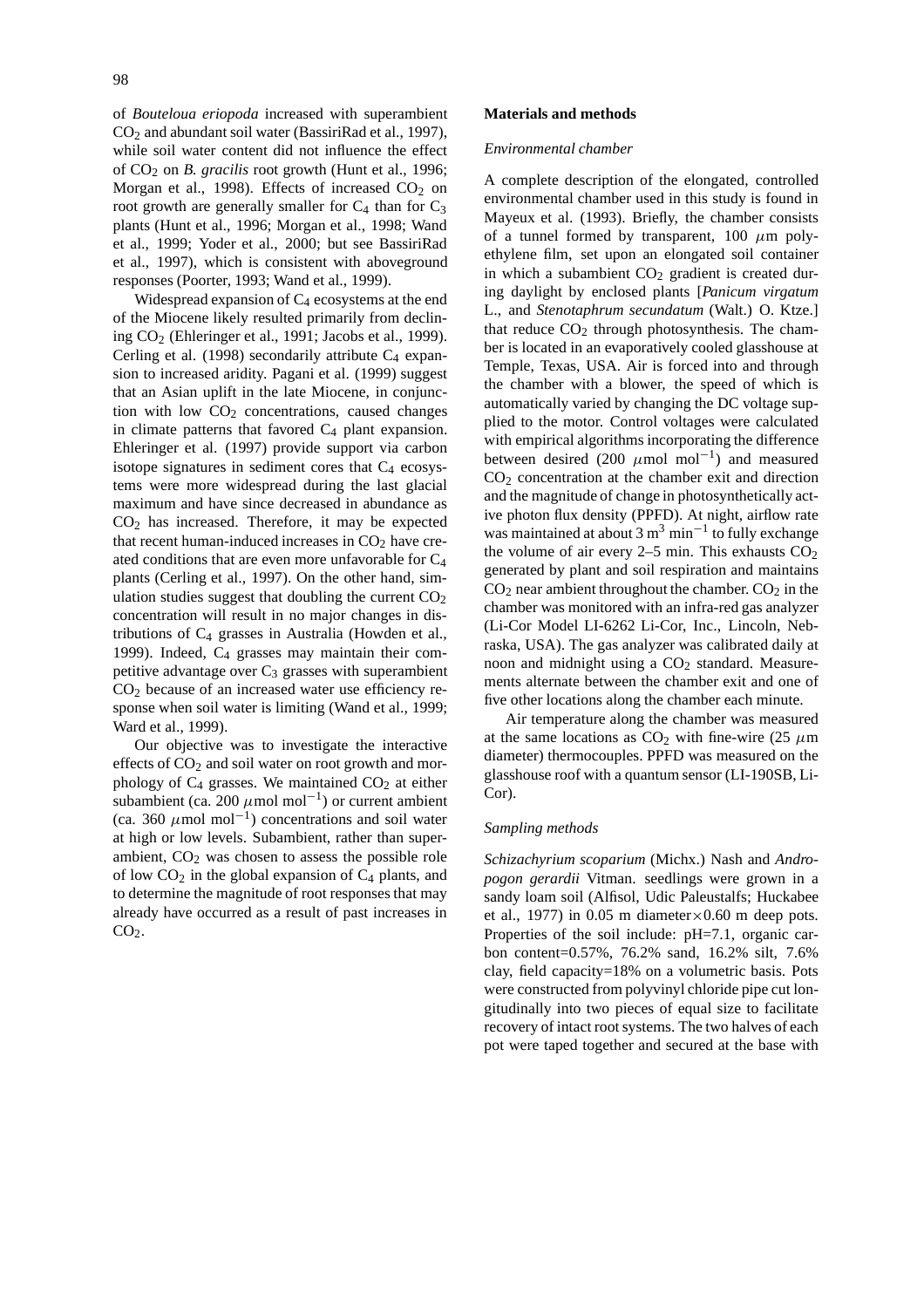

*Figure 1.* Mean (±SE, *n*=192) aboveground responses averaged across C4 grass seedlings of *Andropogon gerardii* and *Schizachyrium scoparium* exposed to high and low soil relative water holding capacity (90 and 50% RWC, respectively), and ambient and subambient CO<sub>2</sub> (368 and 203 *µ*mol mol−1, respectively). Periods 1 and 2 are 0–4 and 4–8 wk post-emergence, respectively. Asterisks indicate a significant  $(P<0.05)$  difference between RWC levels or  $CO<sub>2</sub>$  concentrations. See Table 1 for *F* and *P* values.

a perforated cap. Each pot was weighed when empty and after it had been filled with air-dried soil. Ten samples of air-dried soil were oven-dried at 105 °C for 72 h and weighed. The mean ratio of oven-dried– air-dried soil mass was used to calculate the mass of soil added to each pot. Soil in one-half of the pots was wetted to drip by adding 125 ml of distilled water and 125 ml of 1/3 strength Hoagland's nutrient solution (Hoagland and Arnon, 1950), while soil in remaining pots was wetted with 125 ml of the nutrient solution.

Five seeds of *S. scoparium* and *A. gerardii* were planted separately in 192 pots for each species on April 27, 1998. Five ml of tap water was added daily to each pot until May 7, 1998, when plants in all pots were thinned to one seedling. Pots with

each species were randomly assigned in a factorial design with harvest date (2, 4, 6, or 8 weeks postemergence),  $CO<sub>2</sub>$  [ambient, entrance of chamber (ca. 360  $\mu$ mol mol<sup>-1</sup>) and subambient (exit of chamber, ca. 200  $\mu$ mol mol<sup>-1</sup>)] and soil relative water holding capacity (RWC) [high (90%) and low (50%)] the main factors. Soil relative water holding capacity per pot was calculated by dividing the amount of water in the soil (mass of soil plus water on each date minus mass of oven-dried soil) by the amount of water retained in soil after drainage ceased (mass of fully wet soil minus that of oven-dried soil). Pots were weighed every 3–4 days to determine the amount of water to be added to maintain the 50% and 90% RWC treatments.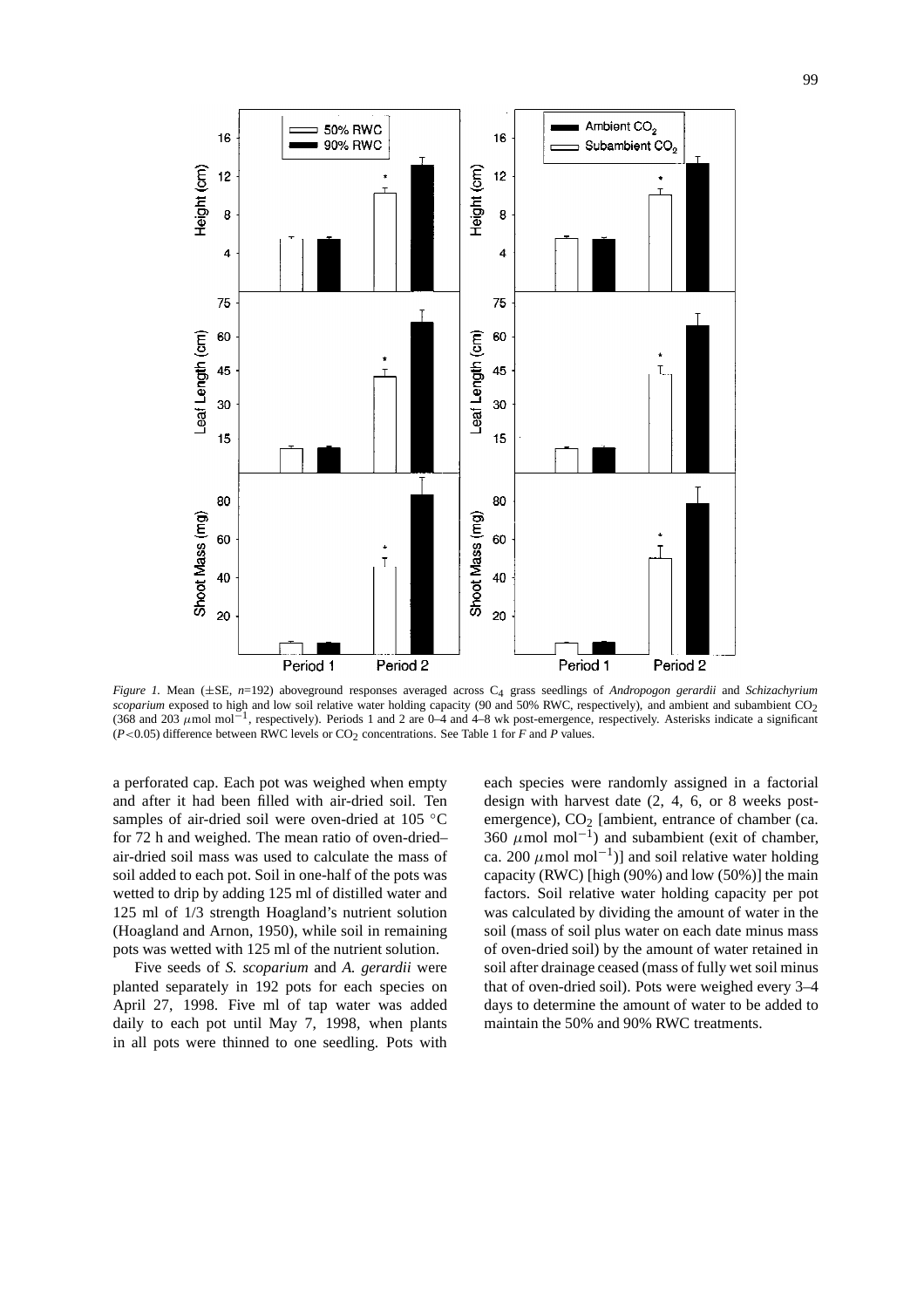

*Figure 2.* Mean (±SE, *n*=192) root responses averaged across C4 grass seedlings of *Andropogon gerardii* and *Schizachyrium scoparium* exposed to high and low soil relative water holding capacity (90 and 50% RWC, respectively), and ambient and subambient  $CO<sub>2</sub>$  (368 and 203 *µ*mol mol<sup>−</sup>1, respectively). Periods 1 and 2 are 0–4 and 4–8 wk post-emergence, respectively. Asterisks indicate a significant (*P<*0.05) difference between RWC levels or CO<sub>2</sub> concentrations. See Table 1 for *F* and *P* values.

At each harvest, aboveground biomass was destructively removed with shoot height, measured to the tip of the uppermost leaf, and total leaf length (sum of lengths of all individual leaf blades) measured. Soil was manually washed from roots, which were then digitally scanned using the WinRHIZO software (Regent Instruments, Inc. Quebec, Canada, version 3.9f) and hardware (Hewlett Packard ScanJet 6100C scanner). This software can determine root length, surface area and root volume. In addition, the software allows a user to specify root width classes (equal width

classes,  $n=10$ , increment 0.1 mm) to determine the distribution of root length, surface area, volume and number of root tips among width classes. Roots were scanned using a  $10\times15$  cm tray at high resolution (600 dpi). Because these roots were subjected to further analyses following scanning, they were not stained prior to analyses which results in underestimations (Bouma et al., 2000). This underestimation, however, was minimized by using the WinRHIZO automatic threshold (i.e. Lagarde's method) for pale roots with more sensitivity and the high resolution. Aboveground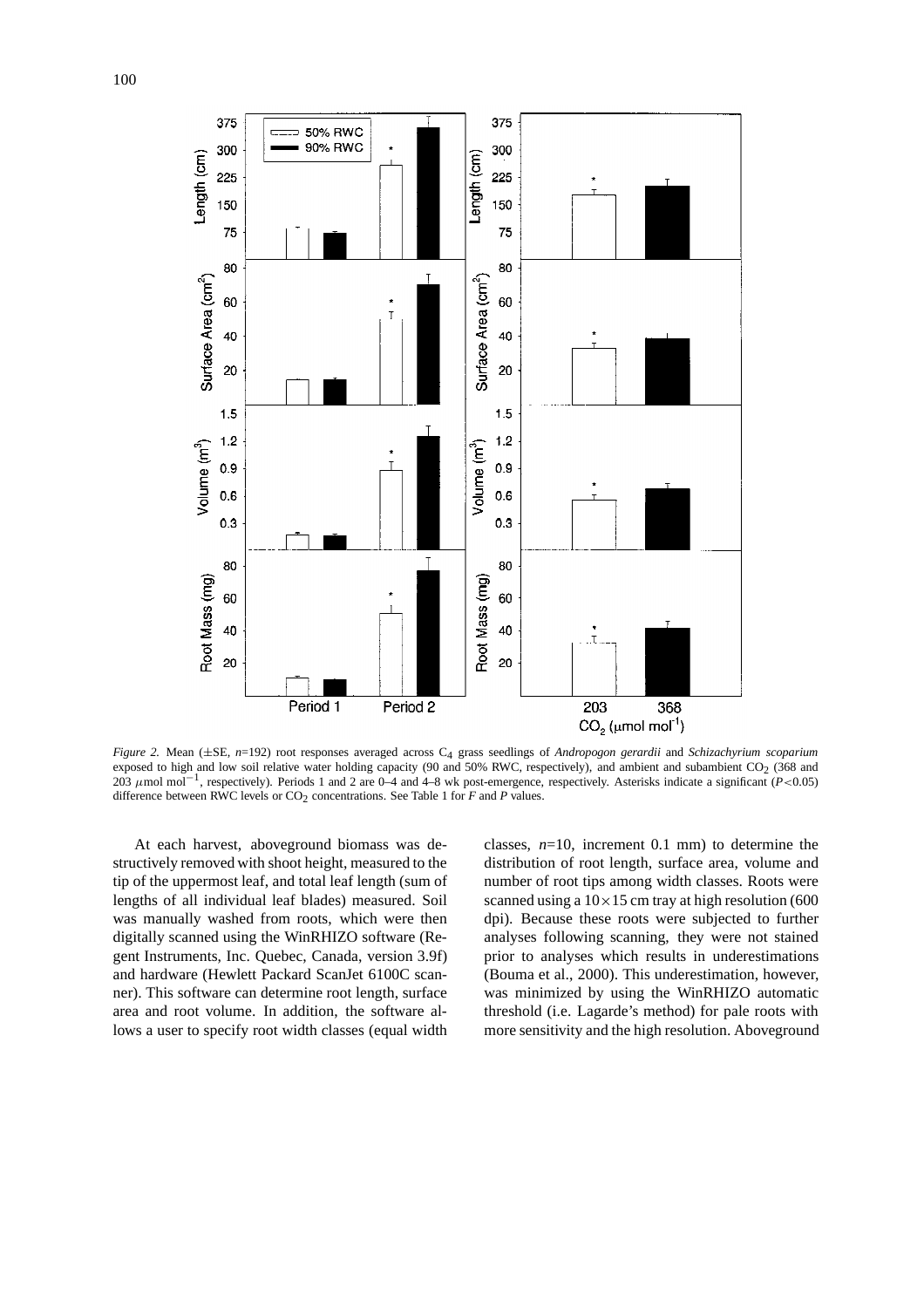

*Figure 3.* Mean ( $n=192$ ) distribution of root surface area, number of root tip, total root length and root volume by root width increment averaged across soil relative water content and C4 grass seedlings of *Andropogon gerardii* and *Schizachyrium scoparium* exposed to ambient and subambient CO<sub>2</sub> (368 and 203  $\mu$ mol mol<sup>-1</sup>, respectively). Asterisks indicate a significant (*P*<0.05) difference between CO<sub>2</sub> concentrations.

tissues and roots were dried at 60 ◦C for 72 h prior to weighing.

## *Statistical analyses*

To avoid potential confounding of treatment effects due to use of a single chamber, replication was achieved by combining the data from the four harvest dates into two sampling periods (period 1:2 and 4 week harvest; period 2:6 and 8 week harvest). Data were then analyzed using a four-way ANOVA (GLM) with period, species, RWC and  $CO<sub>2</sub>$  concentration as main factors. Means were separated using *t*-tests when

a factor was significant (*P<*0.05). Data were transformed logarithmically before analysis when required to normalize residuals; means and standard errors are reported after back-transforming.

## **Results**

#### *Environmental factors*

Mean daily daytime (1000-1800 h CST)  $CO<sub>2</sub>$  concentrations were 368 $\pm$ 2 (*n*=54)  $\mu$ mol mol<sup>-1</sup> for the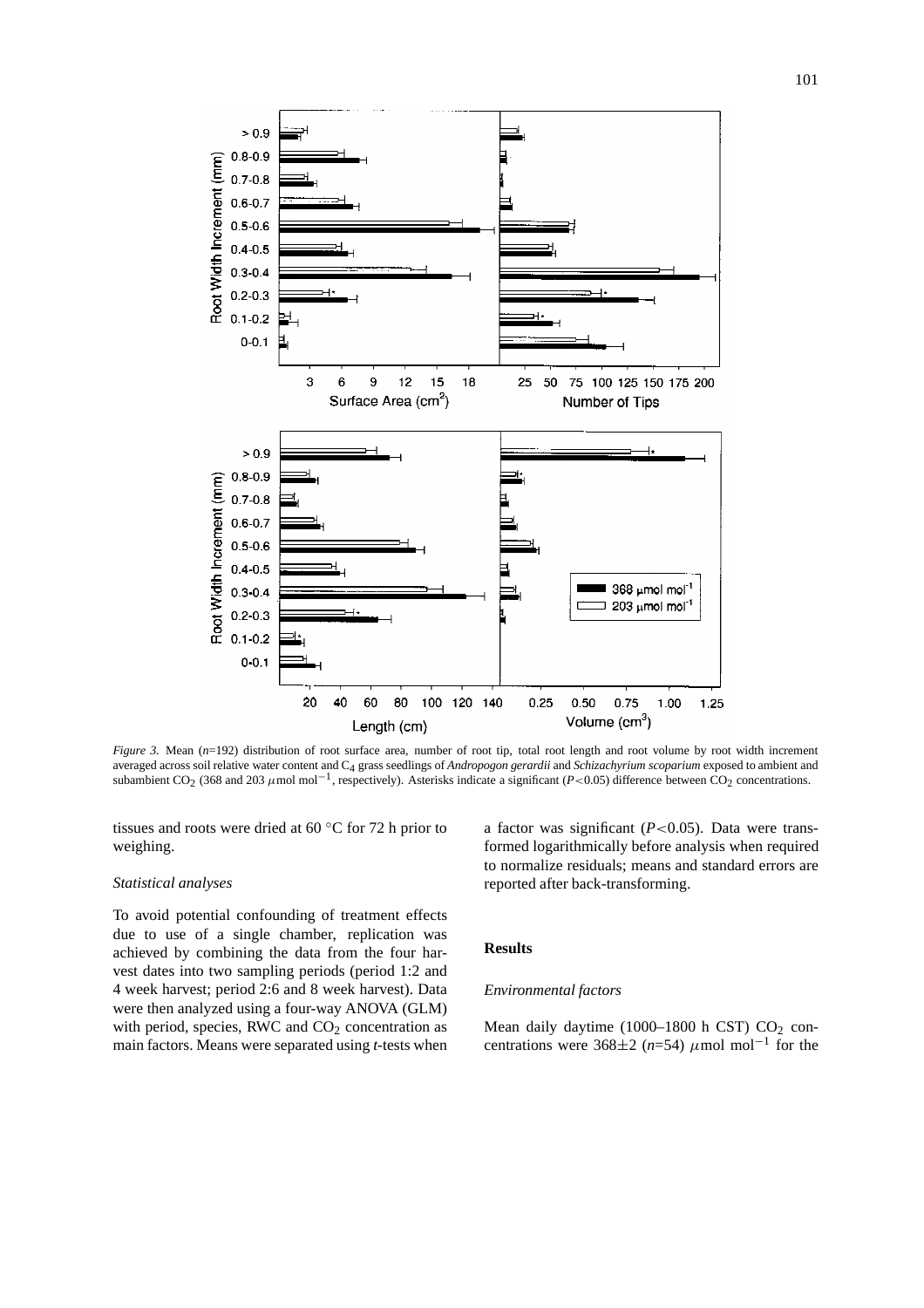ambient and 203 $\pm$ 1  $\mu$ mol mol<sup>-1</sup> for the subambient treatment. Daily daytime temperature for both treatments was  $28.4\pm0.3$  °C and mean daily night-<br>time (2000–800 h CST) temperature was  $20.1\pm0.2$ °C. Daytime PPFD averaged 942±22  $\mu$ mol m<sup>-2</sup> s<sup>-1</sup>. Relative water holding capacity (RWC) of soils prior to adding of water to maintain the desired 50% RWC treatment was  $48.6\%$  for both  $CO<sub>2</sub>$  concentrations, while in the desired 90% RWC treatment it was 85.3% for ambient  $CO<sub>2</sub>$  and 82.1% for subambient  $CO<sub>2</sub>$ .

## *Aboveground*

Significant interactions involving species did not occur for the aboveground variables, even though there were significant differences between species for all aboveground variables (Table 1). Interestingly, there were no significant  $CO_2 \times RWC$  interactions for any of the aboveground variables. However, leaf length, shoot height and shoot mass did exhibit significant  $RWC \times period$  and  $CO<sub>2</sub> \times period$  interactions as differences were only observed in the latter portion of this study. Leaf length, averaged across species, was 50% greater at ambient than subambient  $CO<sub>2</sub>$  and 56% greater in the high than low RWC (Figure 1). Shoot height exhibited smaller increases of 33% and 29% for increased  $CO<sub>2</sub>$  and RWC, respectively. Shoot mass, however, increased 82% from low to high RWC, and 57% from subambient to ambient  $CO<sub>2</sub>$ .

### *Roots*

In concurrence with aboveground variables, significant interactions involving species did not occur for the belowground variables; significant differences between species were observed for all aboveground variables, however (Table 1). Root variables did not display any significant  $CO_2 \times RWC$  interactions which is in agreement with the aboveground variables. Root variables did exhibit significant RWC×period interactions with differences occurring only in the latter portion of the experiment (Figure 2). Root length, mass, surface area and volume averaged across species were 40–51% greater in the high than low RWC treatment. In contrast to aboveground variables, root variables did not exhibit significant  $CO<sub>2</sub> \times period$  interactions. Rather, root length, mass, surface area and volume averaged across species and RWC were 15–27% greater at ambient  $CO<sub>2</sub>$  than at subambient  $CO<sub>2</sub>$ .

The distributions of root surface area, number of root tips, length and volume averaged across species at the end of the experiment were significantly affected by  $CO<sub>2</sub>$  (Figure 3) but not RWC. Root surface area exhibited a unimodal distribution with respect to root width; greater proportional increases (55–61 vs. 18–37%) were observed at ambient  $CO<sub>2</sub>$  for lower (0–0.3 mm) width increments. The number of root tips was highly skewed to the lower width increments (0–0.3 mm) with similar proportional increases (39– 52%) at ambient  $CO<sub>2</sub>$  as exhibited for surface area. The majority of root length occurred among roots of 0.3–0.6 mm width increments, but proportional increases at ambient  $CO<sub>2</sub>$  were less (13–26%) in these increments than at the lower width increments (53– 58%). Root volume was distributed predominantly in the highest width increment (*>*0.9 mm) although proportional increases  $(53-58%)$  at ambient  $CO<sub>2</sub>$  were greatest at the lower width increments (0–0.3 mm).

# **Discussion**

Root systems of C4grass seedlings responded similarly to an increase in  $CO<sub>2</sub>$  from subambient to ambient concentrations at limiting and abundant soil water. Root growth was affected primarily by increased RWC  $(40-51\%$  increases) and secondarily by higher  $CO<sub>2</sub>$ (15–27% increases). Greater root length, surface area and volume with both the high RWC and ambient  $CO<sub>2</sub>$ treatments increase the potential for exploitation of soil nutrients and water (Norby, 1994; Rogers et al., 1994). In addition,  $CO<sub>2</sub>$  considerably increased the fraction of total root surface area, number of root tips and root length and volume in very fine (0–0.3 mm diameter) roots, which has important consequences for root function. Greater carbon investment in fine roots with ambient than subambient  $CO<sub>2</sub>$  may significantly influence nutrient cycling and longer-term changes in soil organic matter and ecosystem carbon balance (Norby and Jackson, 2000).

It is not possible to compare observed responses of roots to interactive effects of  $CO<sub>2</sub>$  and soil water with other investigations using  $C_4$  grasses because others have evaluated such responses only under wellwatered conditions (e.g. BassiriRad et al., 1997; Yoder et al., 2000). Similar responses to  $CO<sub>2</sub>$  displayed by root systems of these  $C_4$ grass seedlings at both limiting and abundant soil water do, however, concur with results from a C3 plant, spring wheat (*Triticum aestivum*) (Wechsung et al., 1999). A recent field study conducted on C4-dominated grassland revealed that both aboveground biomass and root ingrowth biomass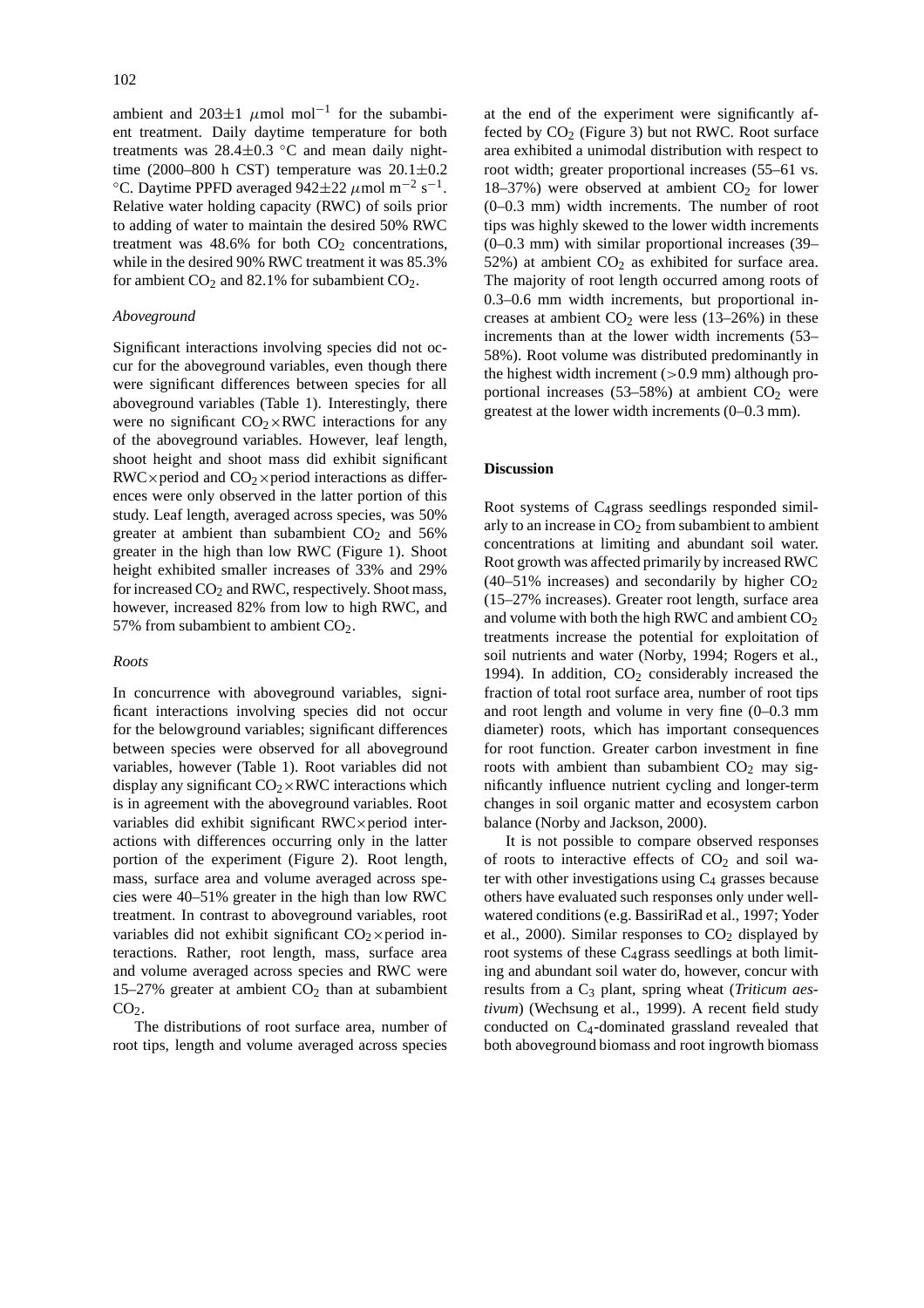*Table 1.* Results of a 4-way ANOVA (GLM) showing the significance of the effects of period (0–4, 4–8 weeks post-emergence), species (*Schizachyrium scoparium, Andropogon gerardii*), CO<sub>2</sub> (200 *μ*mol mol<sup>−1</sup>, 360 *μ*mol mol<sup>−1</sup>), soil relative water holding capacity (RWC) (50%, 90%), and factor interactions on aboveground and root variables. Data were log transformed prior to analysis. Bold lettering indicates highest order significance (*P*<0.05) for each factor. None of the Period×Species, Species×CO<sub>2</sub>, Species×RWC,  $CO<sub>2</sub> \times$ RWC, or 3- or 4-way interactions were significant.

| Variable     | Period   | <b>Species</b> | CO <sub>2</sub> | <b>RWC</b> | Period $\times$ CO <sub>2</sub> | $Period \times RWC$ |
|--------------|----------|----------------|-----------------|------------|---------------------------------|---------------------|
| Aboveground  |          |                |                 |            |                                 |                     |
| Height       | < 0.0001 | ${<}0.0001$    | 0.0007          | 0.0134     | ${<}0.0001$                     | 0.0042              |
| Leaf length  | < 0.0001 | ${<}0.0001$    | 0.0044          | 0.0146     | 0.0014                          | 0.0292              |
| Shoot mass   | < 0.0001 | ${<}0.0001$    | 0.0093          | 0.0369     | 0.0042                          | 0.0451              |
|              |          |                |                 |            |                                 |                     |
| Roots        |          |                |                 |            |                                 |                     |
| Length       | < 0.0001 | ${<}0.0001$    | 0.0475          | 0.6644     | 0.2461                          | 0.0005              |
| Surface area | < 0.0001 | < 0.0001       | 0.0193          | 0.5554     | 0.1394                          | 0.0006              |
| Volume       | < 0.0001 | ${<}0.0001$    | 0.0073          | 0.5296     | 0.0901                          | 0.0011              |
| <b>Mass</b>  | < 0.0001 | ${<}0.0001$    | 0.0004          | 0.5182     | 0.1327                          | 0.0001              |
|              |          |                |                 |            |                                 |                     |

were stimulated by increased  $CO<sub>2</sub>$  only when soil water was limiting (Owensby et al., 1999). This discrepancy between the field study and our glasshouse study may be attributable to the absence of competitive interactions between species in our study, or comparison of seedlings to adult plants (Hunt et al., 1996).

The relative increases in root biomass (27%) observed in these  $C_4$  grass seedlings with an increase from subambient to ambient  $CO<sub>2</sub>$  are similar to those measured for C4 grasses (BassirRad et al., 1997; Hunt et al. 1996; Morgan et al., 1998; but see Yoder et al., 2000) and many crop species (Rogers et al., 1994; Wechsung et al., 1999) with an increase from ambient to superambient  $CO<sub>2</sub>$ .  $C<sub>4</sub>$  grasses, therefore, may have already experienced an augmentation in root growth which is comparable to that expected with a doubling of current  $CO<sub>2</sub>$  concentrations.

Others have shown that biomass of  $C_4$  grass seedlings responded to  $CO<sub>2</sub>$  enrichment from ambient to superambient (700 *µ*mol mol−1) concentrations (Morgan et al., 1998; but see Watling and Press, 1998). Previously unreported, however, is the finding that an increase in soil water content elicits a proportional increase in root growth similar to aboveground plant growth. Therefore, the indirect effect of  $CO<sub>2</sub>$  enrichment on conservation of soil water in grasslands may be as important as direct photosynthetic response effects in the  $CO<sub>2</sub>$ -induced enhancement of whole-plant growth in C4 grasses.

#### **Acknowledgements**

Tommy Greeson and Jeffrey Posvar monitored soil water and processed plant samples. Chris Kolodziejczyk maintained  $CO<sub>2</sub>$  and environmental control systems and data records.

## **References**

- BassiriRad H, Reynolds J F, Virginia R A and Brunelle M H 1997 Growth and root  $NO_3^-$  and  $PO_4^{3-}$  uptake capacity of three desert species in response to atmospheric  $CO<sub>2</sub>$  enrichment. Aust. J. Plant. Phys. 24, 353–358.
- Bouma T J, Nielsen K L and Koutstall B 2000 Sample preparation and scanning protocol for computerized analysis of root length and diameter. Plant Soil 218, 185–196.
- Cerling T E, Ehleringer J R and Harris J M 1998 Carbon dioxide starvation, the development of  $C_4$  ecosystems and mammalian evolution. Phil. Trans. Royal Soc. London 353, 159–171.
- Cerling T E, Harris J M, MacFadden B J, Leakey M G, Quade J, Eisenmann V and Ehleringer J R 1997 Global vegetation change through the Miocene/Pliocene boundary. Nature 389, 153–158.
- Ehleringer J R, Curling T E and Helliker B R 1997  $C_4$  photosynthesis, atmospheric  $CO<sub>2</sub>$ , and climate. Oecologia 112, 285–299.
- Ehleringer J R, Sage R F, Flanagan L B and Pearcy R W 1991 Climate change and the evolution of C4 photosynthesis. Trends Ecol. Evol. 6, 95–99.
- Ghannoum O, Von Caemmerer S, Barlow E W R and Conroy J P 1997 The effect of  $CO<sub>2</sub>$  enrichment and irradiance on the growth, morphology and gas exchange of a  $C_3$  (*Panicum laxum*) and  $C_4$ (*Panicum antitodale*) grass. Aust. J. Plant. Phys. 24, 227–237.
- He H, Kirkham M B, Lawlor D J and Kanemasu E T 1992 Photosynthesis and water relations of big bluestem  $(C_4)$  and Kentucky bluegrass  $(C_3)$  under high concentration of carbon dioxide. Trans. Kansas Acad. Sci. 95, 139–152.